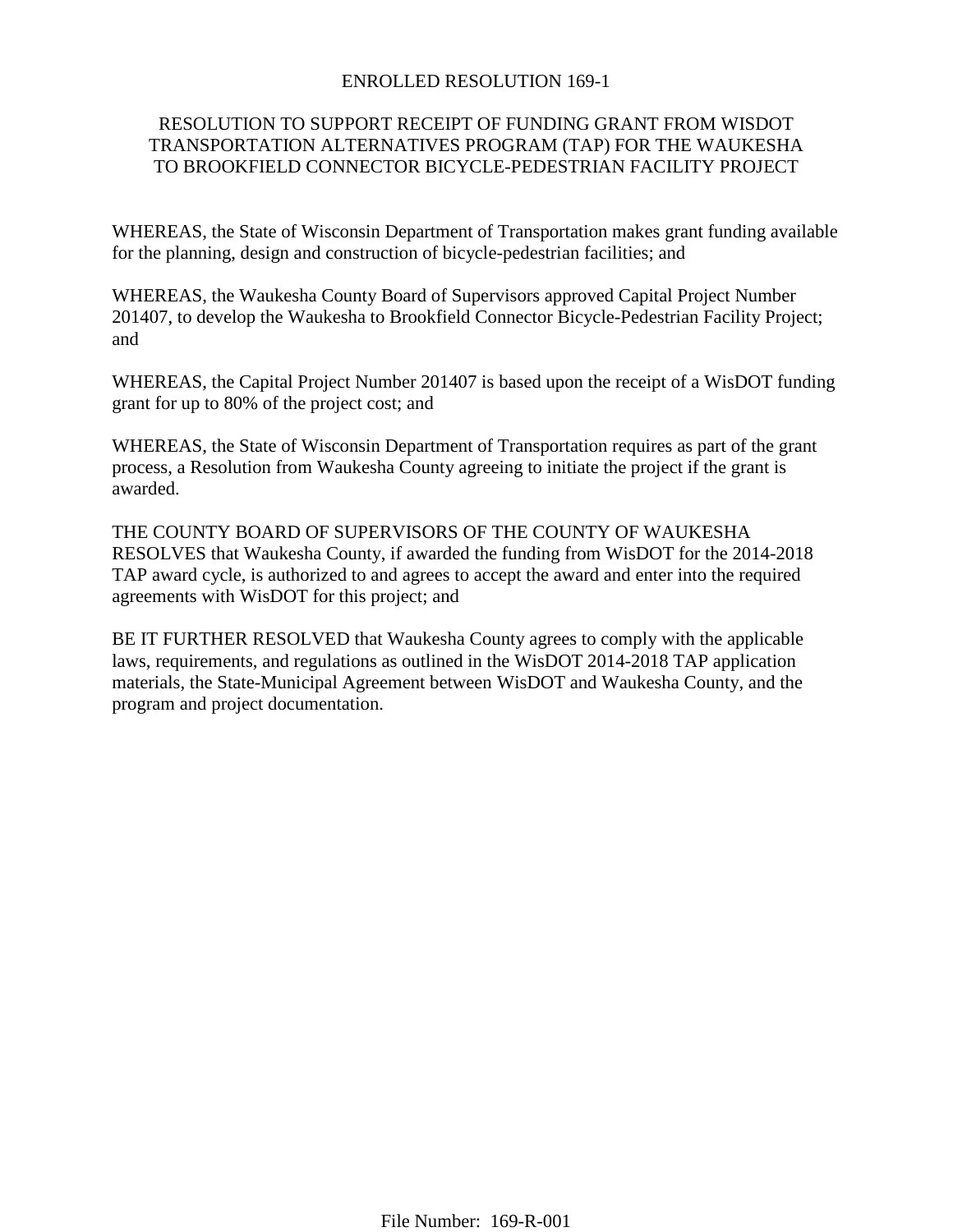# FISCAL NOTE

# RESOLUTION TO SUPPORT RECEIPT OF FUNDING GRANT FROM WISDOT TRANSPORTATION ALTERNATIVES PROGRAM (TAP) FOR THE WAUKESHA TO BROOKFIELD CONNECTOR BICYCLE-PEDESTRIAN FACILITY PROJECT

This resolution indicates the County's support in applying for Wisconsin Department of Transportation (WisDOT) funding to cover most of the costs of building a multi-use trail between the Cities of Waukesha and Brookfield (capital project #201407). Department of Parks and Land Use (PLU) management estimate this funding (which WisDOT receives through the Federal Transportation Enhancement grant) at about \$2,344,000 or 80% of the estimated project costs of approximately \$2,980,000.

This project was adopted into the 2014-18 Capital Project Plan, with \$50,000 of preliminary design work included in the adopted 2014 Capital Projects budget. The project budget includes \$2.3 million of outside revenue to fund construction planned for the 2016 and 2017 budget years. No additional dollars are appropriated through this resolution.

Linda Withouski

\_\_\_\_\_\_\_\_\_\_\_\_\_\_\_\_\_\_\_\_\_ Linda G. Witkowski Budget Manager

WD 5/6/2014

File Number: 169-R-001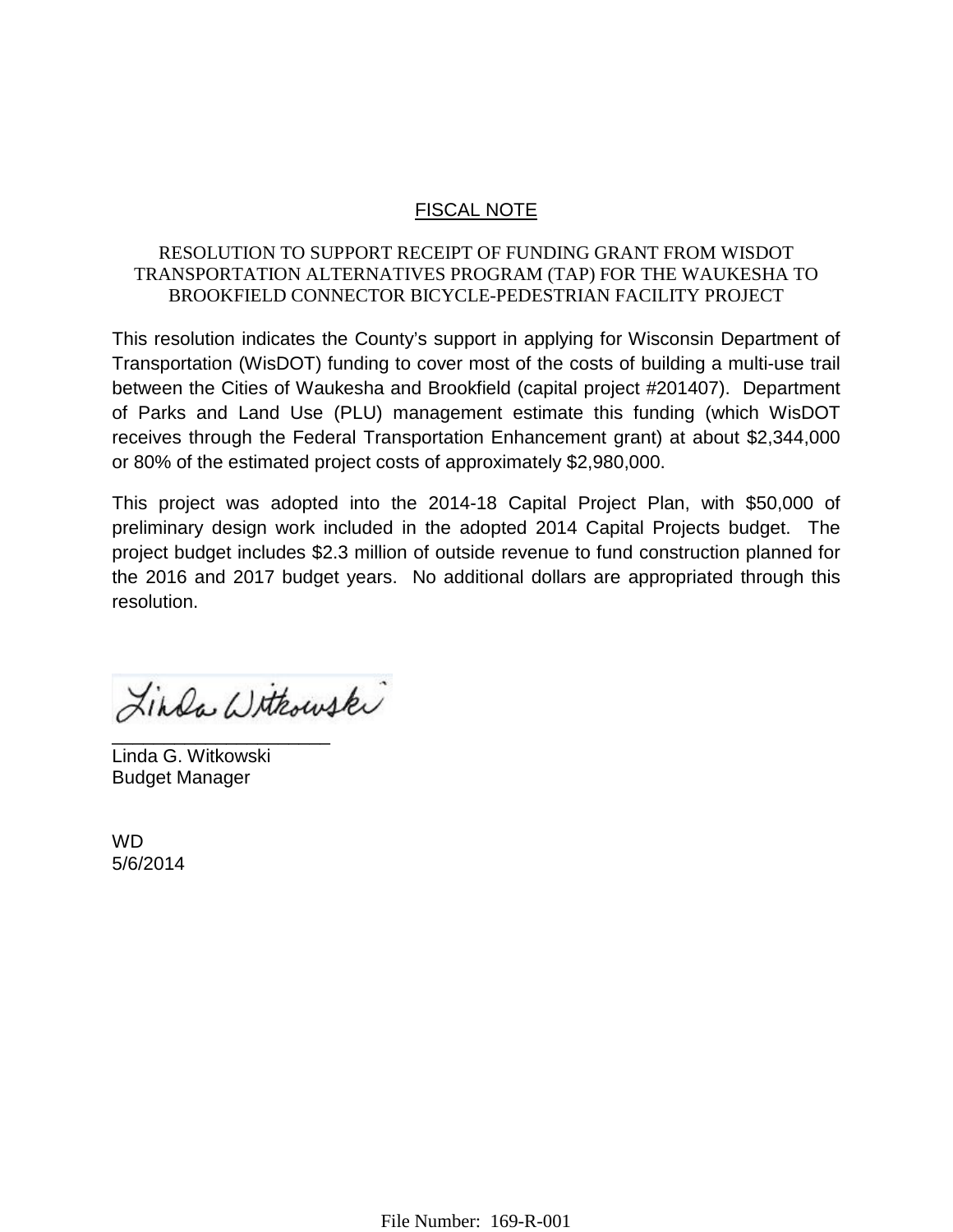## RESOLUTION TO SUPPORT RECEIPT OF FUNDING GRANT FROM WISDOT TRANSPORTATION ALTERNATIVES PROGRAM (TAP) FOR THE WAUKESHA TO BROOKFIELD CONNECTOR BICYCLE-PEDESTRIAN FACILITY PROJECT

Presented by: Land Use, Parks and **Environment Committee** 

Approved by: **Finance Committee** 

Fannis O. Dernich James A. Heinrich, Chair Walter L. Kolb Chair Eric Highum Jim Batzko Ċ Jennifer A Grant **Richard Morris** ith Hammitt Larry Nelson Eric Highum ane E. Paulson **Steve Whittow** Pauline T. Jaske Thomas J. Schellinger illiam J. Zaborowski The foregoing legislation adopted by the County Board of Supervisors of Waukesha County, Wisconsin, was presented to the County Executive on:

Marcin Nouach Date:  $\frac{5}{27}/2014$ 

Kathleen Novack, County Clerk

The foregoing legislation adopted by the County Board of Supervisors of Waukesha County, Wisconsin, is hereby:

| Approved: |  |
|-----------|--|
| Vetoed:   |  |

Date:

Daniel P. Vrakas, County Executive

169-R-001